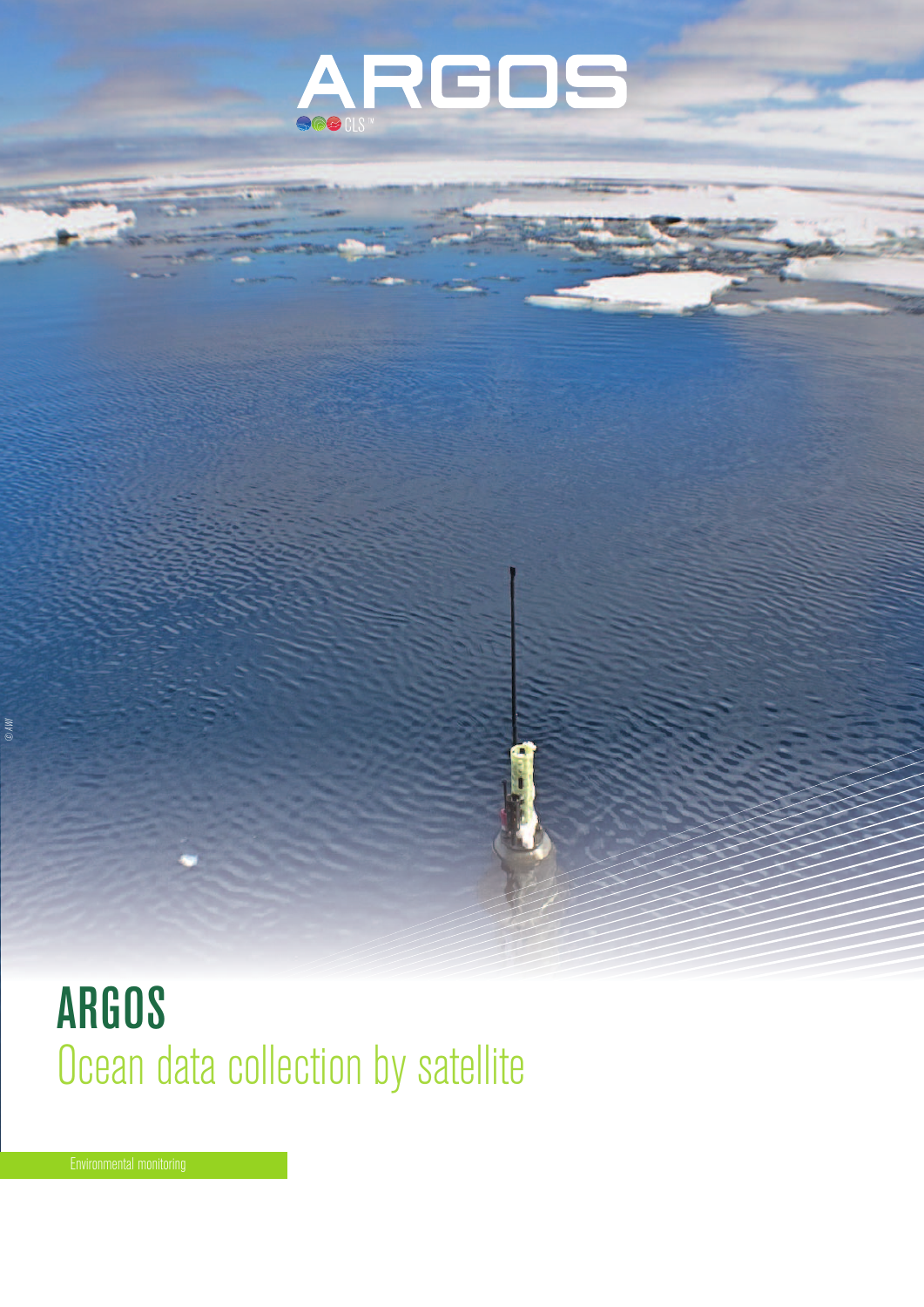Argos: 30 years of in-situ data collection for describing, understanding and predicting the ocean

# OCEAN DATA COLLECTION BY SATELLITE











## ARGOSSERVICE INCLUDES:

### Geo-location of your platforms

The Argos system offers the advantage of having two independent geo-location methods available to users: the Doppler Effect (used for all Argos platforms) and GPS (transmission of GPS positions through Argos messages).

### **Example 2 Data collection and processing from your platform sensors**

### Several ways to quickly and easily access your data

#### • ArgosWeb

ArgosWeb is a user-friendly and secure web interface that allows you to display your data on maps and in an Excel-compatible tabular format.

#### • ArgosServer

Remotely access your data by connecting to Argos servers via TELNET or web services

### **n** Data sharing with your collaborators around the world

ArgosShare allows you to automatically make your collected data available to your collaborators.

### Global Telecommunication System (GTS)

You can also contribute to international programs by authorizing the insertion of your meteorological and oceanographic data onto the Global Telecommunication System (GTS) network. The GTS is operated by the World Meteorological Organization (WMO) to facilitate data exchange among national meteorological centers.

## VALUE ADDED SERVICES:

• ArgosDirect

Receive your data and alert messages automatically via e-mail, SMS, fax or FTP.

• ArgosArchive

Retroactive processing up to 12 months, receive your data on CD-Rom or e-mail.

• ArgosMonitor

Monitor your platforms remotely and in real-time. ArgosMonitor automatically sends an alertmessage in certain pre-defined circumstances

## CLS: OCEAN-MET DATA EXPERTS

CLS has been operating the Argos system for more than 30 years and works closely with platform manufacturers and International Environmental organizations (IOC, WMO, JCOMM ...). Our extensive capabilities in data processing, analysis and engineering ensure a reliable system that continues to keep pace with the evolving science and satellite technology.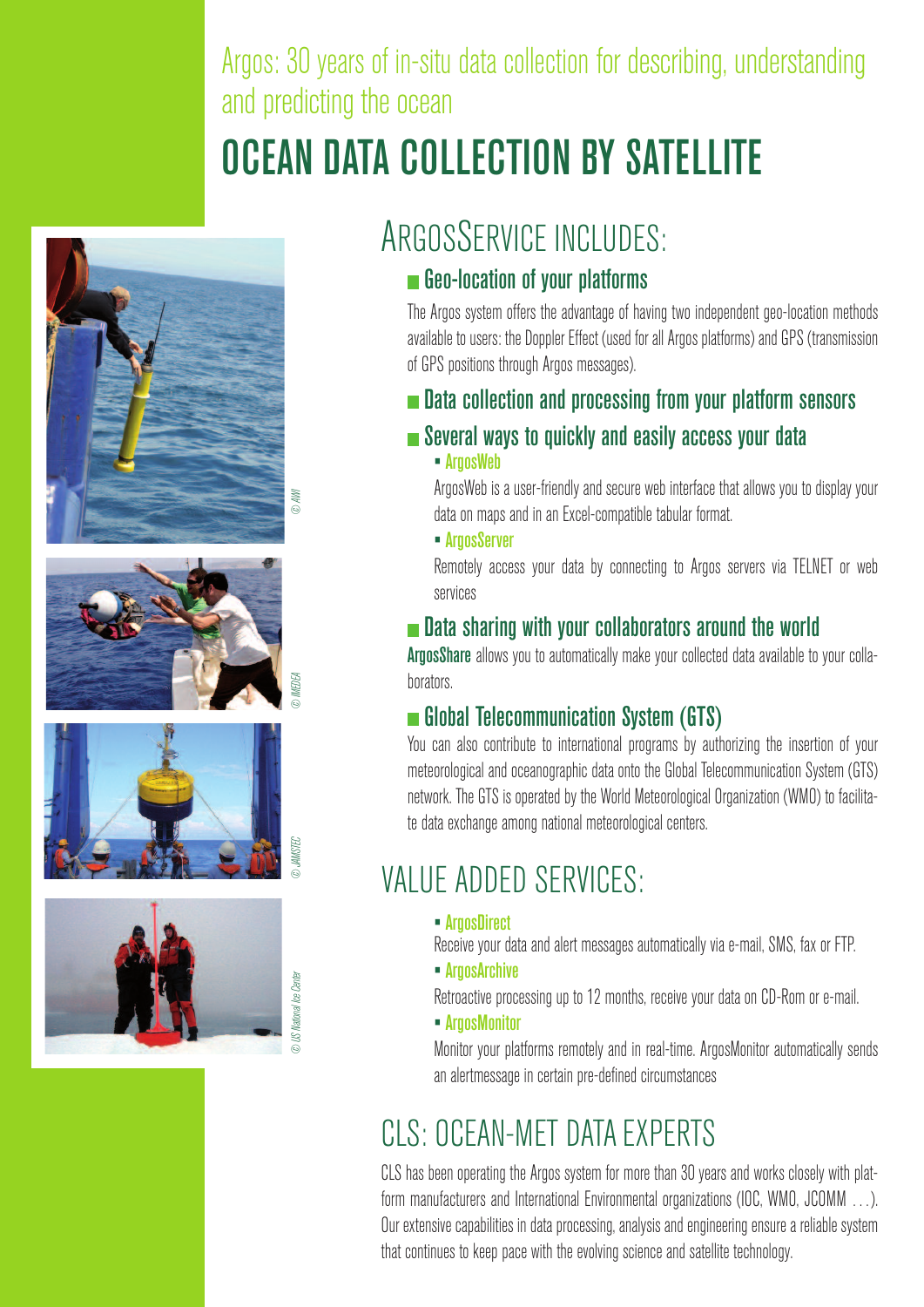

## ARGOSWEB



(https://argos-system.cls.fr/) Access and download data via a secure and user-friendly website. Take advantage of our new maps and Google Earth to display your platform positions.

**THE 3** 

## **SERVICES**

• ArgosService: location and data collection The basic service to locate your platforms and collect your data.

#### •ArgosDirect

Receive your data and alert messages automatically via e-mail, SMS, fax or FTP.

#### •ArgosArchive

Retroactive processing up to 12 months, receive your data on CD-Rom or by e mail.

#### •ArgosMonitor

A platform monitoring service that makes it possible to monitor platforms remotely and in real-time.

ArgosMonitor automatically sends an alert message in certain pre-defined circumstances.